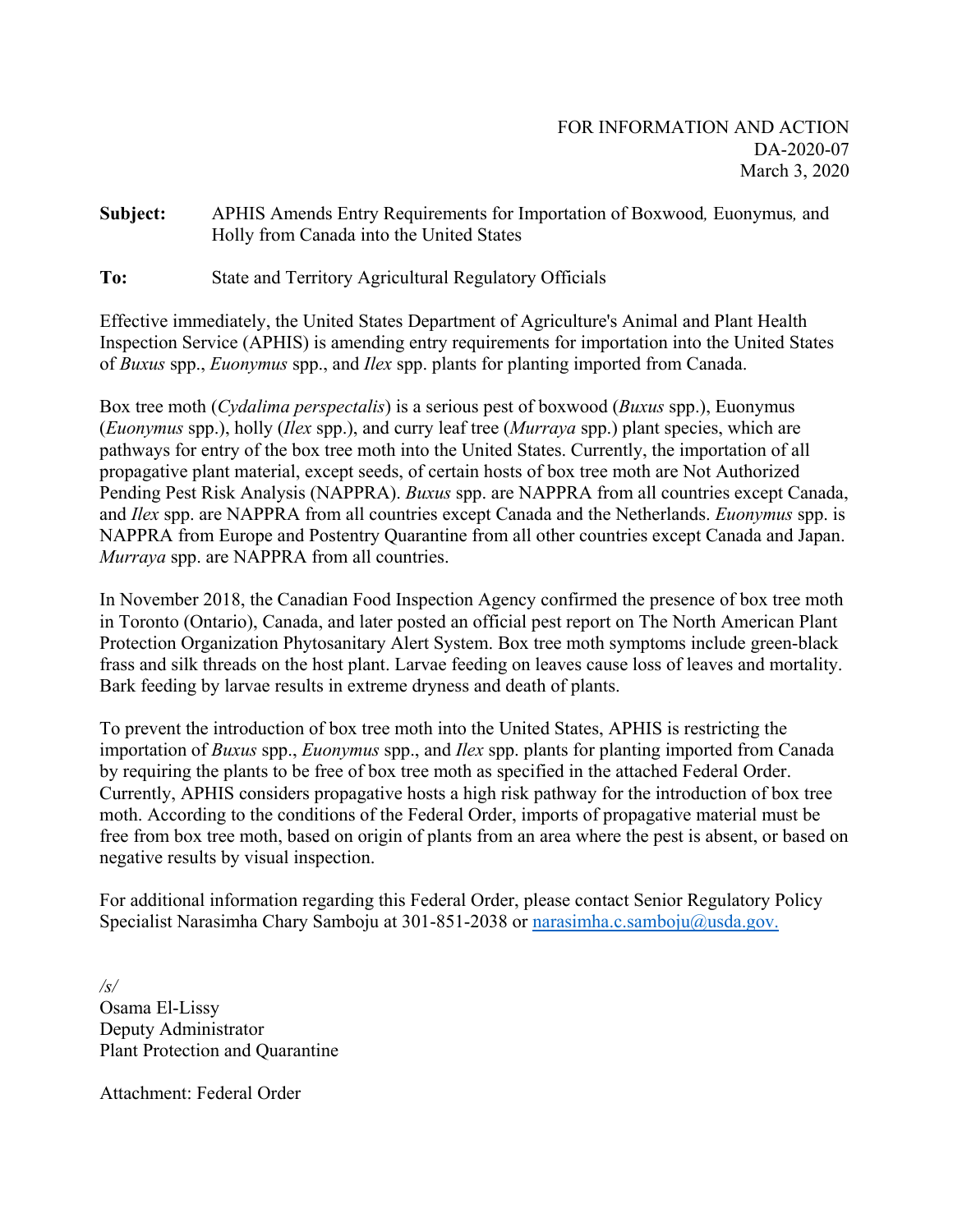## **FEDERAL ORDER**

## **APHIS amends requirements for** *Buxus* **spp***.***,** *Euonymus* **spp***.***, and** *Ilex* **spp. plants for planting from Canada, into the United States to prevent the entry of box tree moth (***Cydalima perspectalis)*

## **DA-2020-07 March 3, 2020**

Effective immediately, USDA's Animal and Plant Health Inspection Service (APHIS) is revising entry requirements for the importation of *Buxus* spp., *Euonymus* spp., *Ilex* spp., plants imported from Canada to prevent the introduction of the box tree moth into the United States and territories.

Box tree moth is a serious pest of boxwood (*Buxus* spp.)*,* Euonymus *(Euonymus* spp.)*,* holly *(Ilex* spp.), and curry leaf tree *(Murraya* spp.), and these hosts are a pathway for entry of this pest into the United States. The Canadian Food Inspection Agency (CFIA) first detected box tree moth at two sites in Toronto, (Ontario), Canada in August 2018. In November 2018, CFIA confirmed the presence of this pest in an urban neighborhood in Toronto and posted an official pest report in The North American Plant Protection Organization (NAPPO) Phytosanitary Alert System in February, 2019. This is the first confirmed report of this pest in North America.

Box tree moth symptoms include green-black frass and silk threads on the host plant. Larvae feeding on leaves causes defoliation and mortality. Bark feeding by larvae results in desiccation and death of plants.

Currently, the importation of all propagative plant material, except seeds, of certain hosts of box tree moth are Not Authorized Pending Pest Risk Analysis (NAPPRA). *Buxus* spp. are NAPPRA from all countries except Canada, and *Ilex s*pp. are NAPPRA from all countries except Canada and the Netherlands. *Euonymus* spp*.* is NAPPRA from Europe and Postentry Quarantine from all other countries except Canada and Japan. *Murraya* spp. are NAPPRA from all countries.

This Federal Order modifies the entry requirements for *Buxus* spp., *Euonymus* spp., and *Ilex* spp. imported from Canada.

Shipments imported from Canada must be accompanied by a phytosanitary certificate with an additional declaration (AD) certifying that the plants in the shipment fulfill the following requirements prior to importation into the United States and territories:

- The plants have been produced in a facility or area officially recognized by CFIA as free of box tree moth (*Cydalima perspectalis*); or
- The shipment has been officially inspected and found to be free of box tree moth (*Cydalima perspectalis*).

*Buxus* spp.*, Euonymus* spp.*, Ilex* spp.*,* plants for planting shipments imported from Canada, that arrive into the United States without the required phytosanitary certificate and AD will be rejected. This action is necessary because the APHIS Administrator has determined that the introduction and establishment of the box tree moth poses a serious threat to agriculture in the United States.

This Federal Order is issued in accordance with the regulatory authority provided by the Plant